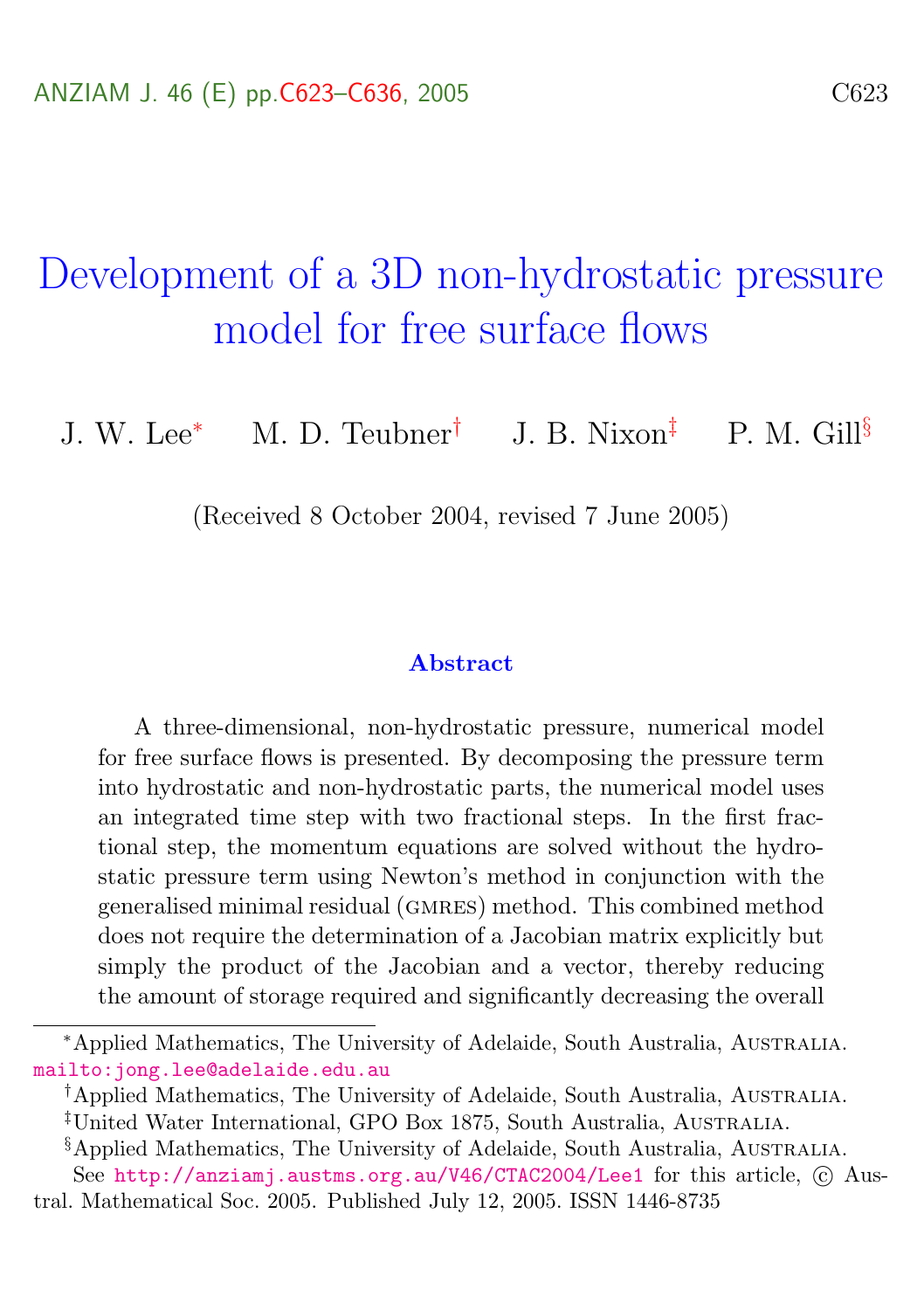<span id="page-1-1"></span>computational time required. By using Newton's method, the numerical model can handle implicitly almost all variables, unlike many other numerical models. Hence numerical stability is achieved effectively. In the second fractional step, the pressure-Poisson equation is solved iteratively with a preconditioned linear gmres method. It is shown that preconditioning reduces the processing time dramatically. After the new pressure field is obtained the intermediate velocities, which are calculated from the previous fractional step, are updated and then these updated velocities preserve the local mass conservation. The newly developed model is verified against analytical solutions, with good agreement.

## **Contents**

|                   | 1 Introduction             | C624        |
|-------------------|----------------------------|-------------|
|                   | 2 Mathematical formulation | C625        |
|                   | 3 Numerical approximation  | C628        |
|                   | 4 Model validation         | <b>C630</b> |
|                   | 5 Conclusion               | <b>C634</b> |
| <b>References</b> |                            | C634        |

### <span id="page-1-0"></span>1 Introduction

Over the past two decades, three-dimensional (3D) models have been extensively developed and used with the hydrostatic pressure approximation [\[5,](#page-12-0) [7\]](#page-12-1). If the hydrostatic pressure approximation is assumed, the vertical momentum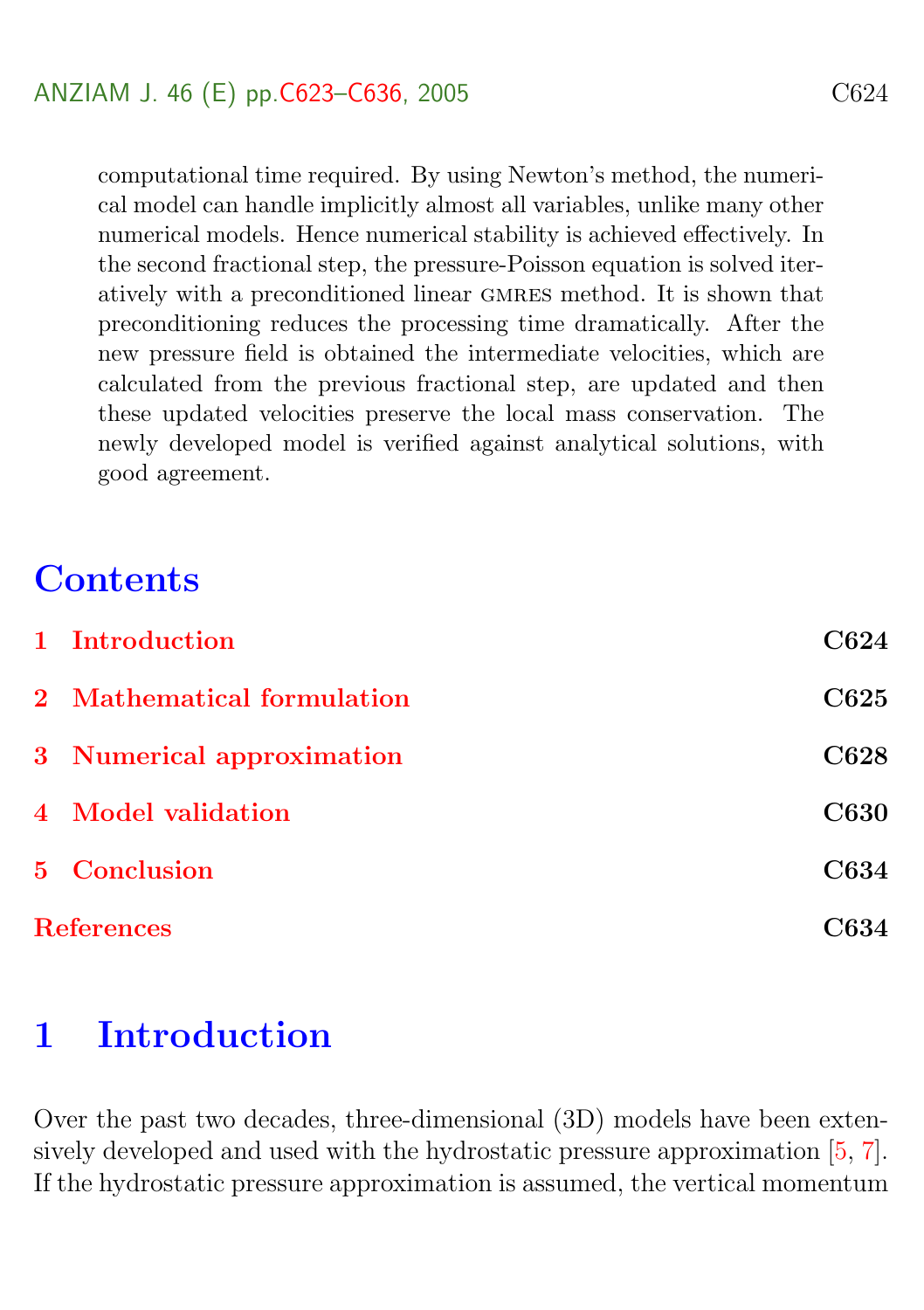#### <span id="page-2-1"></span>1 Introduction C625

equation is omitted and the vertical velocity is calculated from the continuity equation. Numerical models that use this approximation are applied to many shallow water flows. However, in some flows in which the ratio of the wave length to the depth is small, this approximation is inaccurate. More recently, as computer power has increased dramatically, a few numerical models have been developed that determine the non-hydrostatic pressure by solving a pressure-Poisson equation [\[2,](#page-12-2) [6,](#page-12-3) [10\]](#page-12-4). The numerical techniques for the pressure-Poisson equation are usually either the semi-implicit method for the pressure-linked equation (simple)-family methods [\[8\]](#page-12-5) or fractional time step methods  $[6]$ . The simple methods need multiple iterations per time step until the pressure has converged. Alternatively a fractional time step method is employed by separating the pressure term into hydrostatic and non-hydrostatic parts and using time marching computations.

In other non-hydrostatic models [\[2,](#page-12-2) [6\]](#page-12-3), only parts of the equations are treated implicitly and then the resulting matrix inverted inexpensively. For example, the water surface elevation and the vertical diffusion terms in the momentum equations are discretised implicitly in Casulli [\[2\]](#page-12-2). In this way, the velocity field is obtained by inverting a tri-diagonal matrix after the water surface elevation is determined. In this study, most terms are solved implicitly using Newton's method with an almost matrix-free methodology. For maximum flexibility in the representation of the computational domain, the governing equations are solved in a generalised coordinate system.

### <span id="page-2-0"></span>2 Mathematical formulation

In many hydrostatic models [\[5,](#page-12-0) [7\]](#page-12-1), it is assumed that the pressure variations depend on the amount of water above a point in vertical space so that it is a function of water surface elevation only, leading to the hydrostatic approximation. However, in this model, the pressure is decomposed into hydrostatic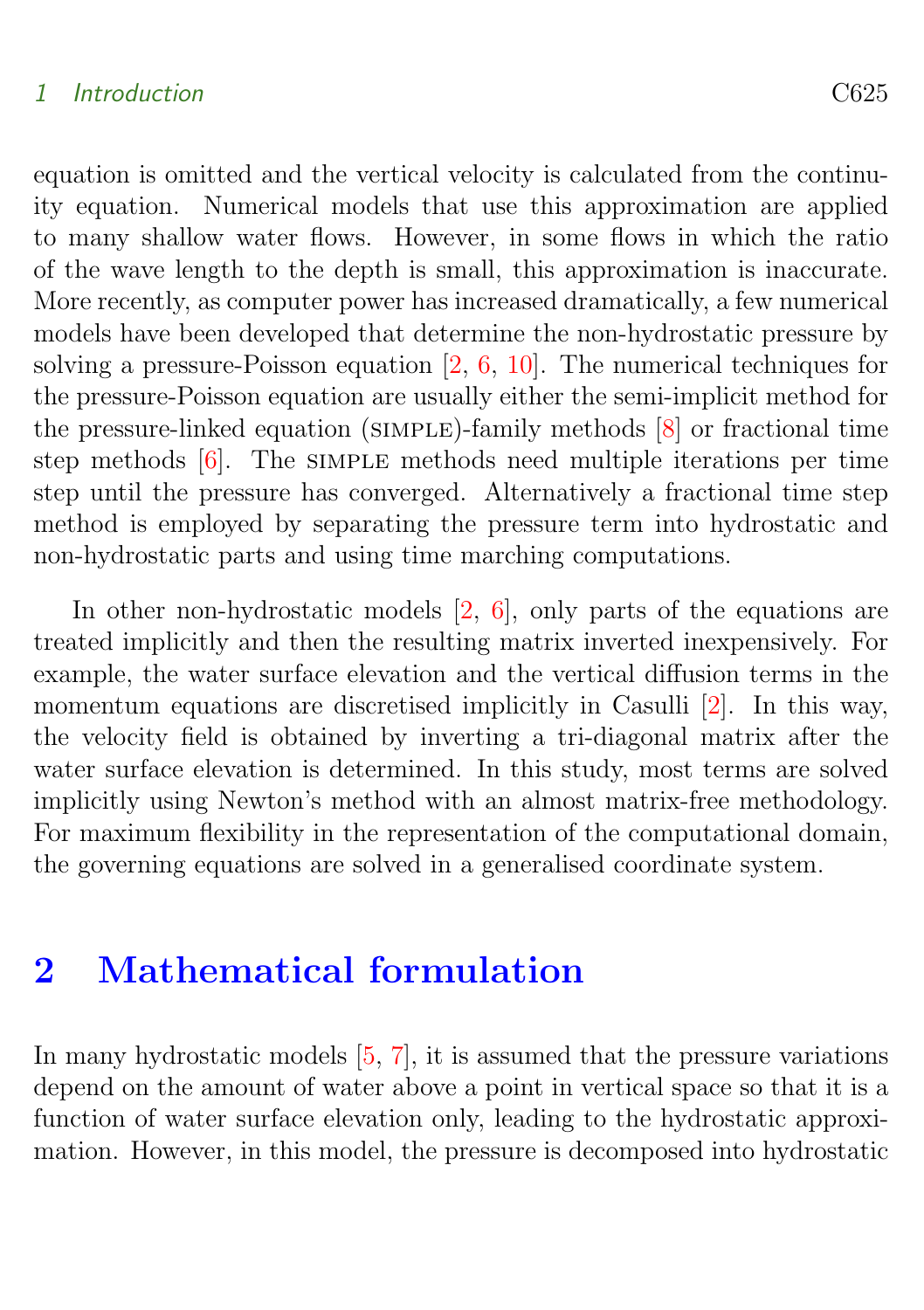#### <span id="page-3-2"></span>2 Mathematical formulation C626

and non-hydrostatic (or hydrodynamic) parts [\[2\]](#page-12-2):

$$
P = \rho g \left( h - z \right) + q \,, \tag{1}
$$

where  $q(x, y, z, t)$  is the non-hydrostatic pressure.

In order to be able to apply this model to irregular boundary and free surface problems, the inviscid 3D Navier–Stokes equations are transformed from the Cartesian coordinate system  $(x, y, z, t)$  to a generalised coordinate system  $(\xi, \eta, \zeta, \tau)$  [\[4\]](#page-12-6). With the pressure decomposition, the transformed Navier–Stokes equations are

$$
\frac{\partial}{\partial \xi} \left( \frac{U}{J} \right) + \frac{\partial}{\partial \eta} \left( \frac{V}{J} \right) + \frac{\partial}{\partial \zeta} \left( \frac{W}{J} \right) = 0, \tag{2}
$$

<span id="page-3-1"></span><span id="page-3-0"></span>
$$
\frac{\partial \mathbf{Q}}{\partial \tau} + \frac{\partial \mathbf{E}}{\partial \xi} + \frac{\partial \mathbf{F}}{\partial \eta} + \frac{\partial \mathbf{G}}{\partial \zeta} = \mathbf{P}_{\mathbf{h}} + \mathbf{P}_{\mathbf{d}}\,,\tag{3}
$$

where: **Q** represents the unknown variables; **E**, **F** and **G** are inviscid fluxes in the  $\xi$ ,  $\eta$  and  $\zeta$  directions, respectively;  $P_h$  and  $P_d$  represent the hydrostatic and non-hydrostatic pressure terms, respectively; and the Jacobian of the transformation

$$
J = 1/[x_{\xi}(y_{\eta}z_{\zeta} - y_{\zeta}z_{\eta}) - x_{\eta}(y_{\xi}z_{\zeta} - y_{\zeta}z_{\xi}) + x_{\zeta}(y_{\xi}z_{\eta} - y_{\eta}z_{\xi})]. \tag{4}
$$

In matrix form, we define

$$
\mathbf{Q} = \frac{1}{J} \begin{pmatrix} u \\ v \\ w \end{pmatrix}, \quad \mathbf{E} = \frac{U}{J} \begin{pmatrix} u \\ v \\ w \end{pmatrix}, \quad \mathbf{F} = \frac{V}{J} \begin{pmatrix} u \\ v \\ w \end{pmatrix}, \quad \mathbf{G} = \frac{W + \zeta_t}{J} \begin{pmatrix} u \\ v \\ w \end{pmatrix}, \quad (5)
$$
\n
$$
\mathbf{P_h} = -g \begin{pmatrix} \left(\frac{\zeta_x}{J} H\right)_{\xi} + \left(\frac{\eta_x}{J} H\right)_{\eta} + \left(\frac{\zeta_x}{J} H\right)_{\zeta} \\ \left(\frac{\zeta_y}{J} H\right)_{\xi} + \left(\frac{\eta_y}{J} H\right)_{\eta} + \left(\frac{\zeta_y}{J} H\right)_{\zeta} \\ 0 \end{pmatrix}, \quad (6)
$$
\n
$$
\mathbf{P_d} = -\frac{1}{\rho} \begin{pmatrix} \left(\frac{\zeta_x}{J} q\right)_{\xi} + \left(\frac{\eta_x}{J} q\right)_{\eta} + \left(\frac{\zeta_x}{J} q\right)_{\zeta} \\ \left(\frac{\zeta_y}{J} q\right)_{\xi} + \left(\frac{\eta_y}{J} q\right)_{\eta} + \left(\frac{\zeta_y}{J} q\right)_{\zeta} \\ \left(\frac{\zeta_z}{J} q\right)_{\xi} + \left(\frac{\eta_z}{J} q\right)_{\eta} + \left(\frac{\zeta_y}{J} q\right)_{\zeta} \end{pmatrix}, \quad (7)
$$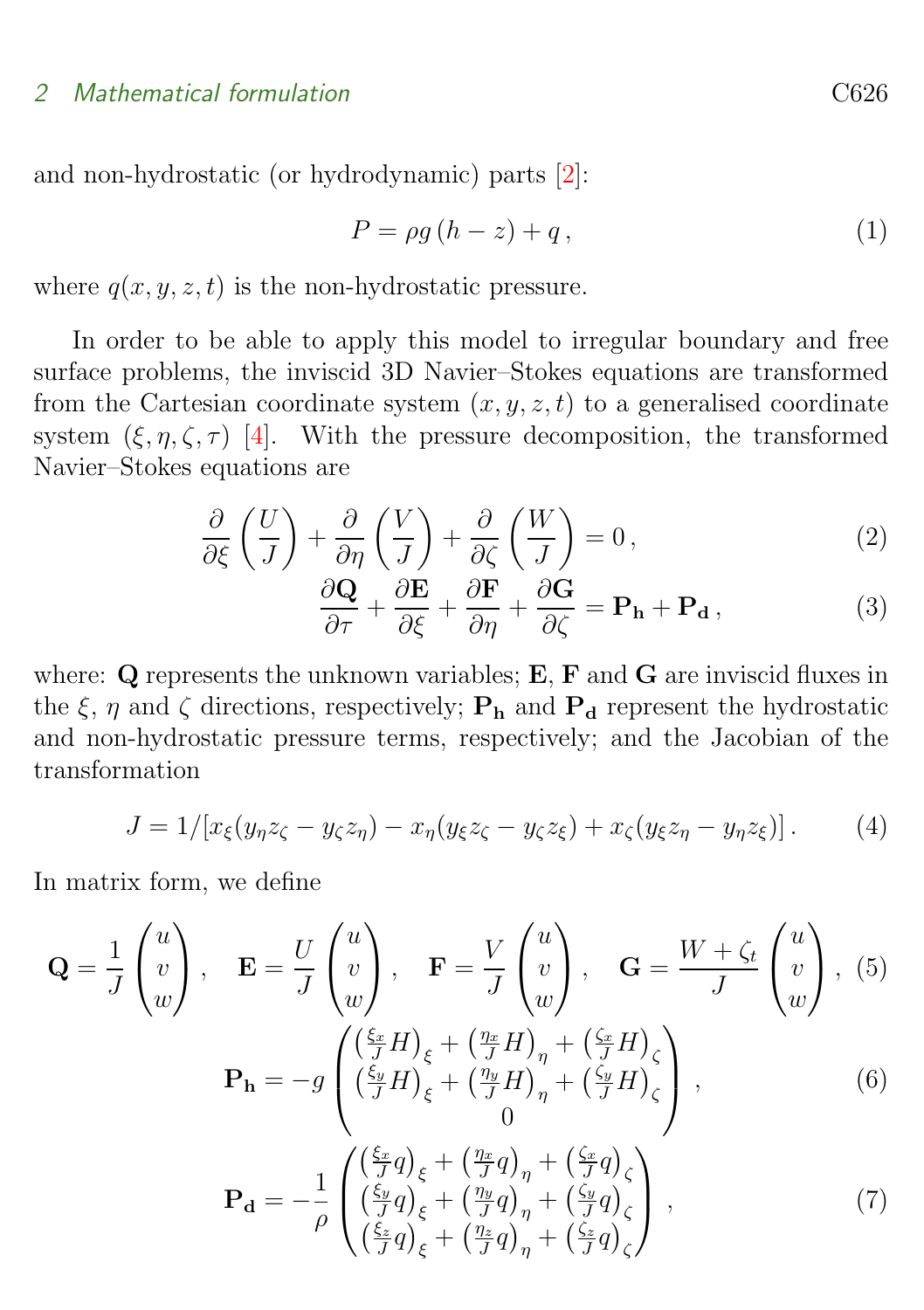<span id="page-4-2"></span>

<span id="page-4-0"></span>Figure 1: Grid transformation and normal velocities at the cell faces

where  $H$  is the water surface elevation. The normal velocities at the cell faces (Figure [1\)](#page-4-0) are and are determined by

$$
U = \xi_x u + \xi_y v + \xi_z w,
$$
  
\n
$$
V = \eta_x u + \eta_y v + \eta_z w,
$$
  
\n
$$
W = \zeta_x u + \zeta_y v + \zeta_z w.
$$
\n(8)

In Figure [1,](#page-4-0) all variables except the normal velocities are defined at the cell centre, resulting in a staggered grid scheme. In collocated grids, a checker board pressure field [\[8\]](#page-12-5) may occur. However, this is prevented by locating the normal velocities at the cell faces.

For the free surface, integrate the incompressible Cartesian form of the continuity equation from the bottom to the surface and then transform to the generalised coordinate system leading to

<span id="page-4-1"></span>
$$
\frac{\partial}{\partial \tau} \left( \frac{h}{J} \right) + \frac{\partial}{\partial \xi} \left( \frac{h\bar{U}}{J} \right) + \frac{\partial}{\partial \eta} \left( \frac{h\bar{V}}{J} \right) = 0, \tag{9}
$$

where:  $\bar{U} = \left[ \xi_x \int_{z_b}^H u \, dz + \xi_y \int_{z_b}^H v \, dz \right] / h$ ;  $\bar{V} = \left[ \eta_x \int_{z_b}^H u \, dz + \eta_y \int_{z_b}^H v \, dz \right] / h$ ; h is the water depth; and  $z<sub>b</sub>$  is the bottom elevation.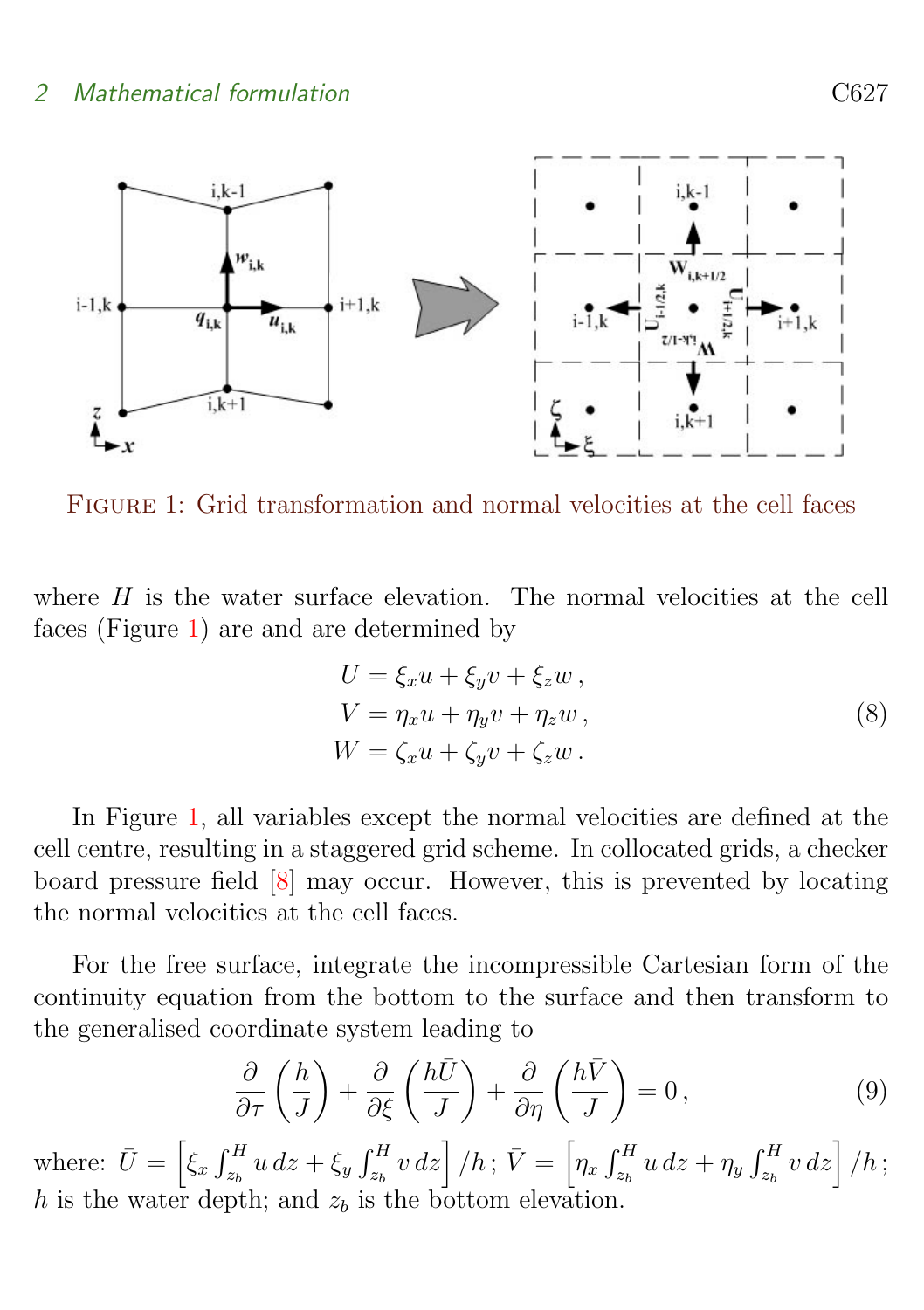#### <span id="page-5-1"></span>2 Mathematical formulation C628

### <span id="page-5-0"></span>3 Numerical approximation

For the numerical approximation of the inviscid fluxes, the symmetric total variation diminishing  $(TVD)$  method  $[11]$  is used, wherein rapid changes in the flow fields are captured using a three-point stencil in one direction. We define the numerical fluxes at cell faces as

$$
\mathbf{E}_{i+1/2,j,k}^{*} = \frac{1}{2} \left( \mathbf{E}_{i,j,k} + \mathbf{E}_{i+1,j,k} \right) - \frac{1}{2} U_{i+1/2,j,k} (1 - \phi_{i+1/2,j,k}) \Delta \mathbf{Q}_{i+1/2,j,k} , \tag{10}
$$

where  $\Delta \mathbf{Q}_{i+1/2,i,k} = \mathbf{Q}_{i+1,i,k} - \mathbf{Q}_{i,i,k}$ , and

$$
\phi_{i+1/2,j,k} = \text{minmod}(1, r^+) + \text{minmod}(1, r^-) - 1,\tag{11}
$$

where:

$$
r^{+} = \frac{\mathbf{Q}_{i-1/2,j,k}}{\mathbf{Q}_{i+1/2,j,k}}; \text{ and } r^{-} = \frac{\mathbf{Q}_{i+3/2,j,k}}{\mathbf{Q}_{i+1/2,j,k}}; \tag{12}
$$

and the minmod function is defined as

$$
\text{minmod}(x, y) = \begin{cases} 0 & \text{for } xy \le 0, \\ x & \text{for } |x| \le |y| \\ y & \text{for } |x| > |y| \end{cases} \tag{13}
$$

Linear interpolation is used to find  $U$  at cell faces. A similar approximation is applied for the  $\eta$  and  $\zeta$  directional fluxes and the depth integrated fluxes in the water surface equation.

For time integration, the equations  $(2)$ – $(9)$  are solved using two fractional time steps. For the first (hydrostatic pressure) step, equation [\(3\)](#page-3-1) without the non-hydrostatic term is

$$
\mathcal{F}(\tilde{\mathbf{Q}}) = \frac{\partial \tilde{\mathbf{Q}}}{\partial \tau} + \frac{\partial \tilde{\mathbf{E}}}{\partial \xi} + \frac{\partial \tilde{\mathbf{F}}}{\partial \eta} + \frac{\partial \tilde{\mathbf{G}}}{\partial \zeta} - \tilde{\mathbf{P}}_{\mathbf{d}} = 0, \qquad (14)
$$

where:  $\mathcal F$  is the function representing the momentum equations to be solved; and  $\dot{Q}$ , etc. denote intermediate solutions which are to be modified in the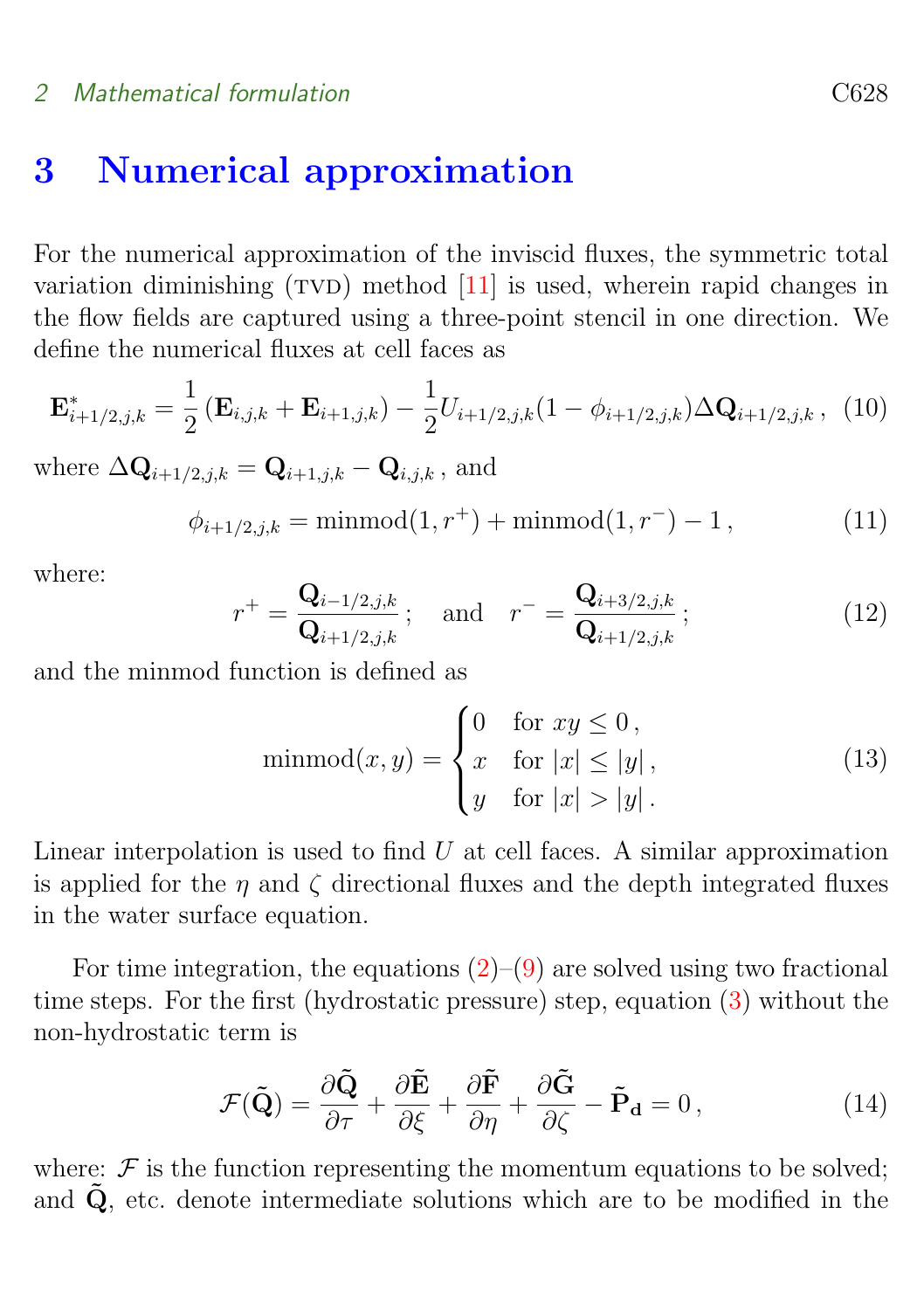#### <span id="page-6-1"></span>3 Numerical approximation C629

second step by solving for the non-hydrostatic pressure. This equation is solved using the Newton–GMRES method with a matrix-free technique [\[1\]](#page-11-2).

In the second (non-hydrostatic pressure) step, the new velocities are calculated by considering the non-hydrostatic pressure term so that the velocities satisfy local mass conservation. Write the non-hydrostatic pressure with the time derivatives of velocities in semi-discrete form as

<span id="page-6-0"></span>
$$
\frac{u^{n+1}}{J} = \frac{\tilde{u}}{J} - \frac{\Delta\tau}{\rho} \left[ \left( \frac{\xi_x}{J} q \right)_{\xi} + \left( \frac{\eta_x}{J} q \right)_{\eta} + \left( \frac{\zeta_x}{J} q \right)_{\zeta} \right],
$$
  

$$
\frac{v^{n+1}}{J} = \frac{\tilde{v}}{J} - \frac{\Delta\tau}{\rho} \left[ \left( \frac{\xi_y}{J} q \right)_{\xi} + \left( \frac{\eta_y}{J} q \right)_{\eta} + \left( \frac{\zeta_y}{J} q \right)_{\zeta} \right],
$$
(15)  

$$
\frac{w^{n+1}}{J} = \frac{\tilde{w}}{J} - \frac{\Delta\tau}{\rho} \left[ \left( \frac{\xi_z}{J} q \right)_{\xi} + \left( \frac{\eta_z}{J} q \right)_{\eta} + \left( \frac{\zeta_z}{J} q \right)_{\zeta} \right].
$$

Substituting equation  $(15)$  into equation  $(2)$  gives an elliptic equation, which is called the pressure-Poisson equation. After approximating the second order derivatives of the Poisson equation using

$$
\frac{\partial}{\partial \xi} \left( L \frac{\partial M}{\partial \xi} \right) = \frac{1}{(\Delta \xi)^2} [L_{i+1/2,j,k}(M_{i+1,j,k} - M_{i,j,k}) \n- L_{i-1/2,j,k}(M_{i,j,k} - M_{i-1,j,k})],
$$
\n(16a)  
\n
$$
\frac{\partial}{\partial \xi} \left( L \frac{\partial M}{\partial \eta} \right) = \frac{1}{4\Delta \xi \Delta \eta} [L_{i+1/2,j,k}(M_{i+1,j+1,k} - M_{i+1,j-1,k} \n+ M_{i,j+1,k} - M_{i,j-1,k}) \n- L_{i-1/2,j,k}(M_{i,j+1,k} - M_{i,j-1,k} \n+ M_{i-1,j+1,k} - M_{i-1,j-1,k})],
$$
\n(16b)

a heavily banded matrix is obtained; this is inverted using a preconditioned linear GMRES method.

This preconditioning has been performed using the equation

$$
AM^{-1}x^* = b \quad \text{with} \quad x^* = Mx, \tag{17}
$$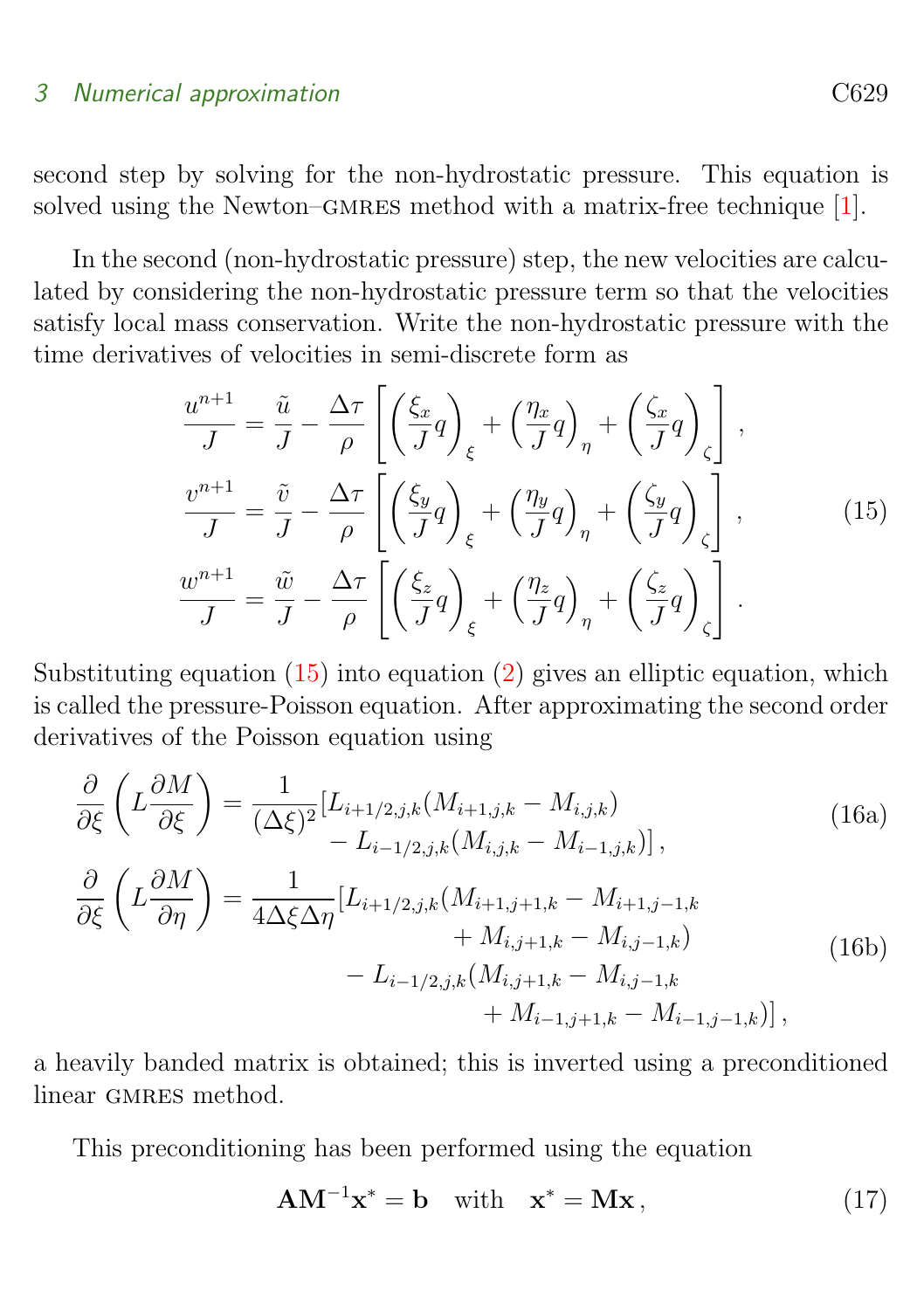#### <span id="page-7-1"></span>3 Numerical approximation C630

where: **A** is the coefficient matrix; **M** is the preconditioner;  $x^*$  is the unknown vector to be solved; b is the known vector; and x is the solution containing the non-hydrostatic pressure. When the coefficient matrix is expressed as the sum of diagonal  $(\hat{\mathbf{D}})$ , strictly lower  $(\hat{\mathbf{E}})$ , and strictly upper  $(\hat{\mathbf{F}})$  matrices, it is factorised as

$$
\mathbf{A} = \hat{\mathbf{E}} + \hat{\mathbf{D}} + \hat{\mathbf{F}} = (\hat{\mathbf{E}}\hat{\mathbf{D}}^{-1} + \mathbf{I})(\hat{\mathbf{D}} + \hat{\mathbf{F}}) - \mathbf{\mathcal{E}} = \mathbf{L}\mathbf{U} - \mathbf{\mathcal{E}},
$$
 (18)

where  $\mathcal{E} = \hat{E}\hat{D}^{-1}\hat{F}$  is the error in the above factorisation and **L** and **U** are, respectively, lower and upper triangular matrices that are determined easily by backward and forward substitution. If the LU matrix is used as a preconditioner—the symmetric Gauss–Seidel (sgs) method [\[9\]](#page-12-7)—the factorisation error is ignored.

In the current grid system, dynamic pressure boundary conditions are replaced by specifying a normal velocity. For instance,  $U_{-1/2,j,k} = U_{1/2,j,k}$  are applied to an impermeable boundary wall  $(i = 1)$ . When the new pressure field is obtained, velocities are updated using equation [\(15\)](#page-6-0) which will satisfy the local mass conservation, while the global mass conservation is obtained by solving equation [\(9\)](#page-4-1).

### <span id="page-7-0"></span>4 Model validation

The newly developed model has been validated by testing a standing wave in a closed basin of square domain  $(10 \text{ m} \times 10 \text{ m})$  with the inviscid flow approximation. By choosing a relatively small wave length  $\lambda$  compared to the depth  $h_0$ , the hydrostatic approximation is no longer valid. Initially, all velocities are set to zero and the water surface elevation

$$
H(x) = \eta_0 \cos\left(\frac{2\pi}{\lambda}x\right) + h_0 \quad \text{with} \quad 0 \le x \le 10\,,\tag{19}
$$

where:  $\eta_0 = 0.1 \text{ m}$  is the amplitude;  $\lambda = 20 \text{ m}$  is the wave length; and  $h_0 = 10$  m is the undisturbed water depth. A zero flow Neumann condition is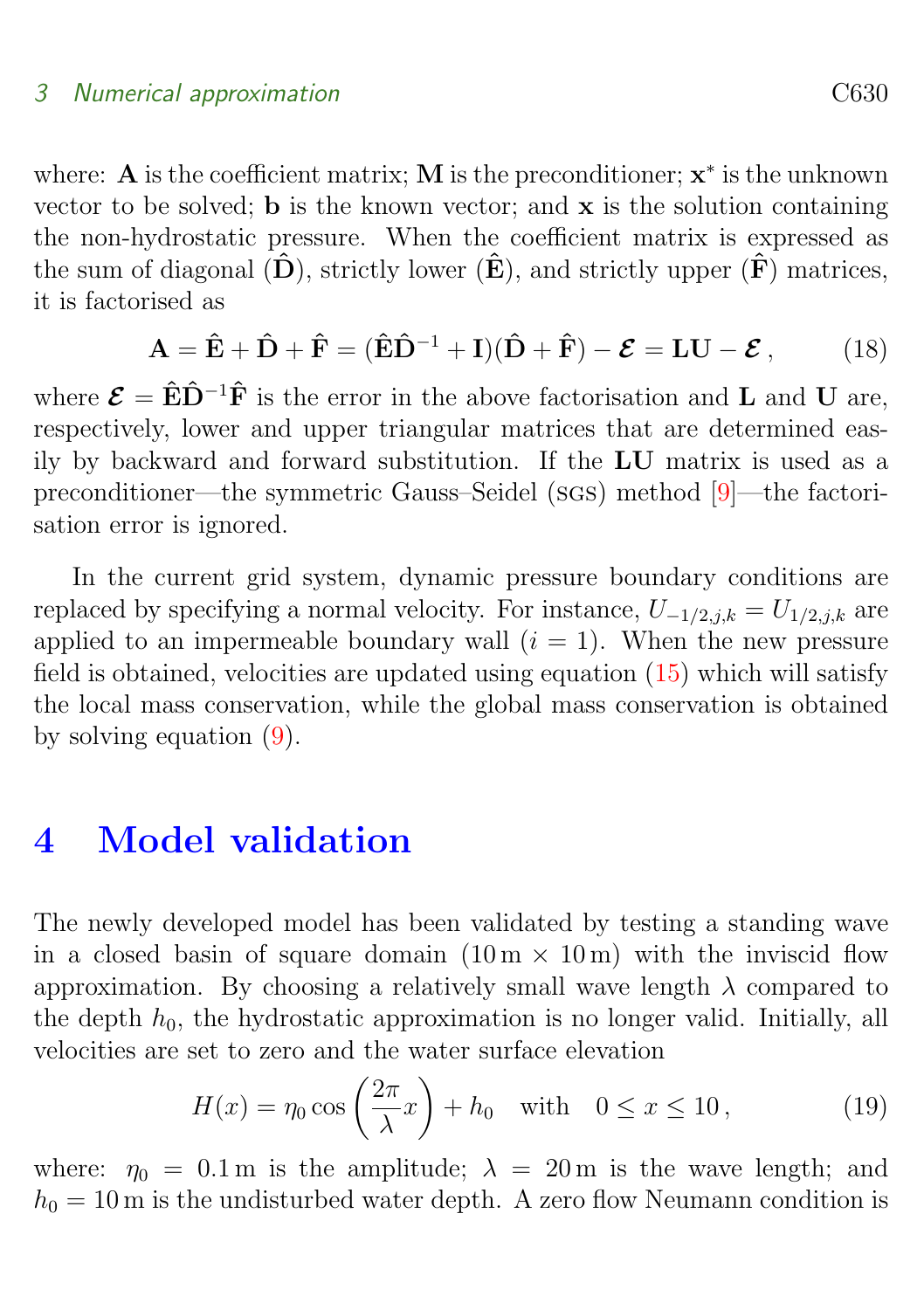#### <span id="page-8-3"></span>4 Model validation C631

<span id="page-8-1"></span>

<span id="page-8-2"></span><span id="page-8-0"></span>Figure 2: Convergence test for the Poisson equation using the generalised minimal residual (GMRES) method with and without symmetrical Gauss– Seidel (sgs) preconditioning.

used for all three velocities at the wall boundaries, while a free slip condition is applied at the free surface. The computational domain uses a constant grid spacing of 0.5 m in the longitudinal and lateral directions with 20 layers in the vertical direction in order to accommodate the (moving) free surface. Thus, although a rectangular grid is used in the horizontal direction, the vertical grid is adjusted as a result of free surface movements. The time step  $\Delta \tau = 0.01$  s is used for all computations.

Based on small amplitude theory [\[3\]](#page-12-8), the non-hydrostatic pressure wave celerity c is approximated by

$$
c = \sqrt{\frac{g\lambda}{2\pi}\tanh\left(\frac{2\pi}{\lambda}h_0\right)},
$$
\n(20)

which is equivalent to  $c = 5.57$  m/s so that the period T is 3.59 s. Using the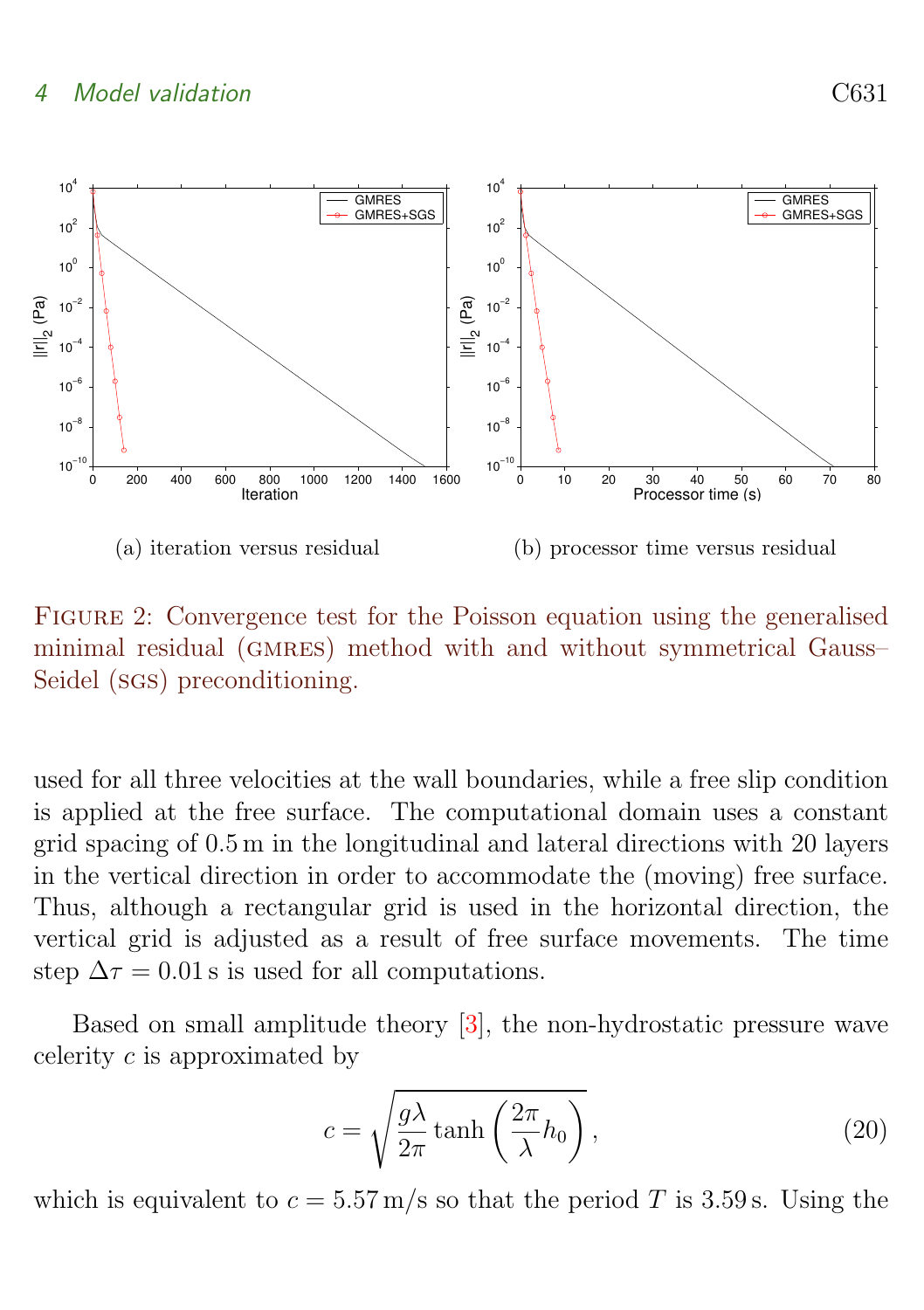

<span id="page-9-0"></span>FIGURE 3: Velocity vectors, along the domain centre line  $y = 5$  m at time  $t =$  $T/4$ , with and without the hydrostatic pressure approximation.

hydrostatic pressure approximation, on the other hand, the wave celerity is given by  $c = \sqrt{gh_0} = 9.90 \,\mathrm{m/s}$ , and  $T = 2.02 \,\mathrm{s}$ . Therefore the sloshing wave of the hydrostatic model will propagate at a faster speed than that of the non-hydrostatic model.

Let us examine the convergence rate of the Poisson equation using the GMRES method with and without sgs preconditioning. In Figure  $2$ , the y axis represents the Euclidean norm of the residual,  $r = b - Ax^{(m)}$ , plotted against the number of iterations in Figure  $2(a)$  and the processor time in Figure  $2(b)$ . As expected, the GMRES method with sgs preconditioning reduces both the number of iterations and processor time dramatically even though extra calculations are needed for the preconditioning.

Figure [3](#page-9-0) shows the velocity fields along the domain centre line  $y = 5 \text{ m}$ at time  $t = T/4$ , calculated with and without the hydrostatic pressure ap-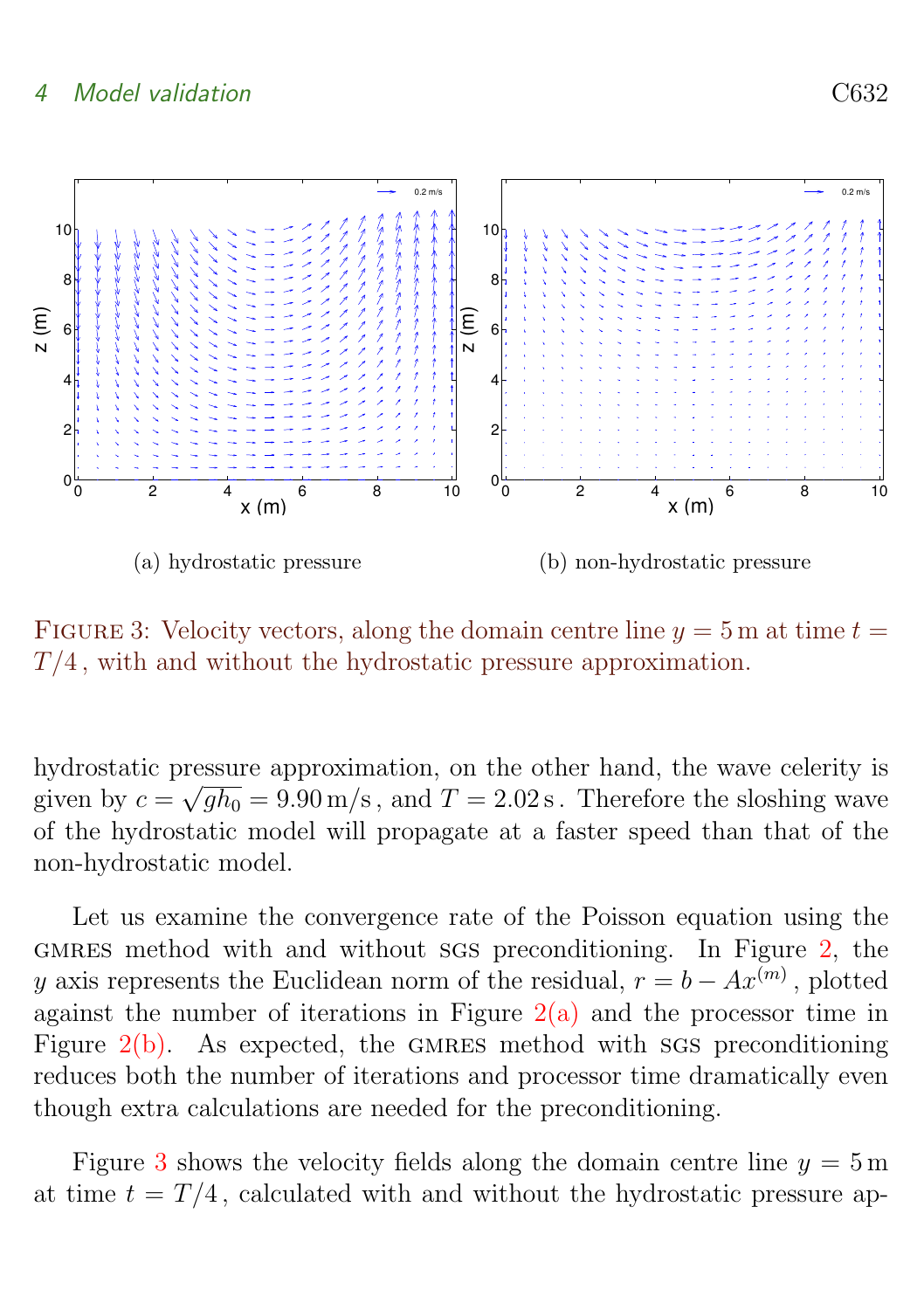#### <span id="page-10-1"></span>4 Model validation C633



<span id="page-10-0"></span>Figure 4: Velocity (vectors) and hydrodynamic pressure fields (lines), along the domain centre line  $y = 5$  m at time  $t = T/8$ , as computed by the model and as determined analytically.

proximation, which is equivalent to  $t = 0.505$  s and  $t = 0.898$  s, respectively. The most significant difference is that the hydrostatic model calculates much larger vertical velocities near the walls than the non-hydrostatic model. This is because, with the hydrostatic approximation, these velocities are calculated by solving the continuity equation so that they are only a function of the horizontal velocity field. The results from the hydrostatic model suggest that velocity variations over depth, especially near  $x = 5$  m, are almost negligible; this is consistent with the shallow water approximation.

Analytic solutions to this free surface problem have been developed using small amplitude theory [\[3\]](#page-12-8). In Figure [4](#page-10-0) the computed velocity and hydrodynamic pressure fields are compared, along the domain centre line  $y = 5$  m at time  $t = T/8$ , with the analytical solutions. At this time, the water surface is dropping to the equilibrium position on the left and rising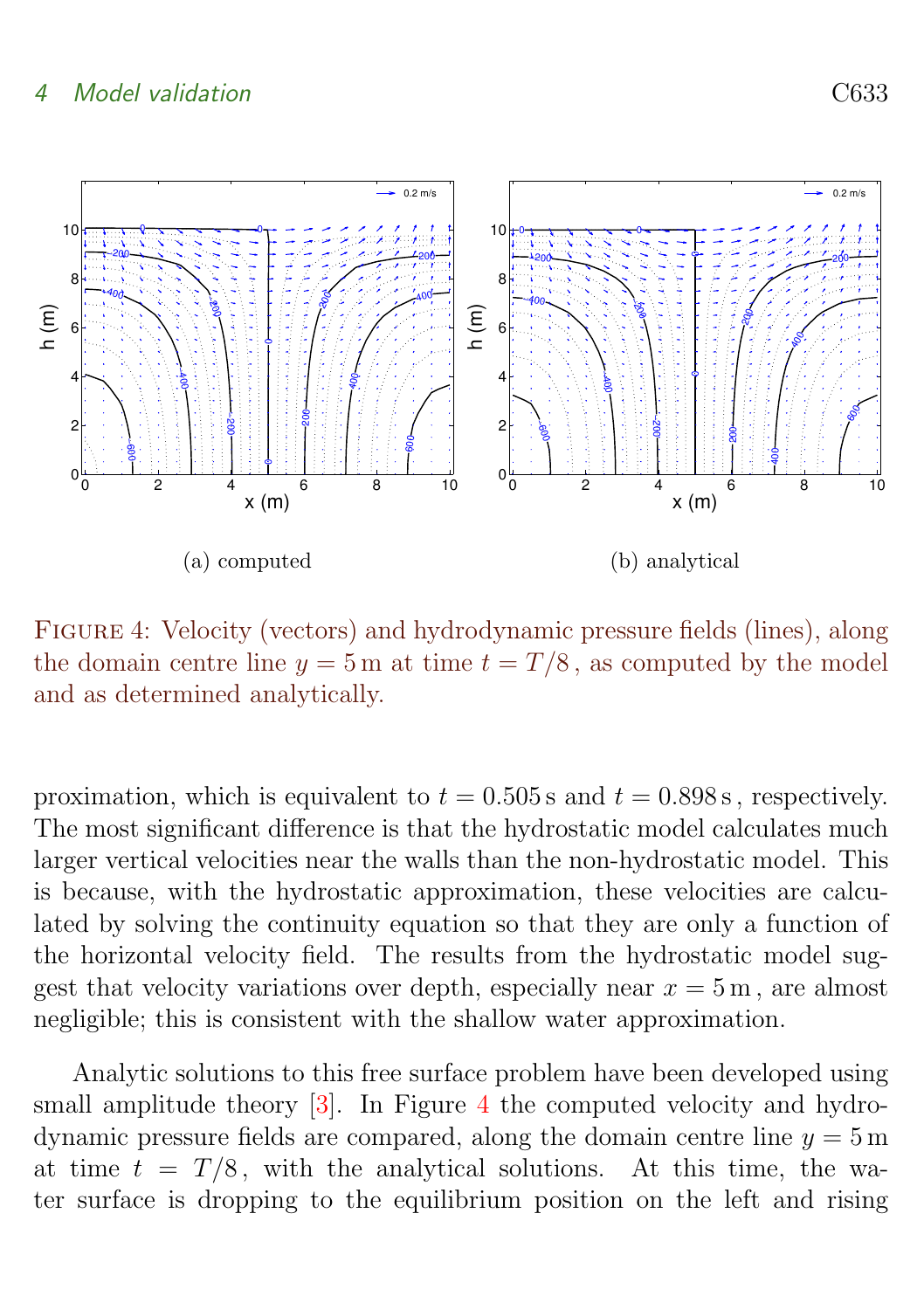#### 4 Model validation C634

on the right; negative pressure is shown on the left hand side. Excellent agreement between these results indicates that the normal velocity boundary condition has been applied to the pressure-Poisson equation correctly. More computational results of velocity vectors and non-hydrostatic pressure fields for one wave period of this simulation are available as a movie file at <http://anziamj.austms.org.au/V46/CTAC2004/Lee1/standing.mov>.

# <span id="page-11-1"></span>5 Conclusion

In this paper, a 3D numerical model with and without the hydrostatic approximation is presented using a generalised coordinate system. Time integration is performed using two fractional time steps. In the hydrostatic step, the intermediate velocity field is solved using a Newton–GMRES method. By considering the non-hydrostatic pressure and the continuity equation, the intermediate velocities are updated to the divergence free velocities in the non-hydrostatic step. In the second step, the pressure-Poisson equation is solved using the GMRES method with sgs preconditioning. The application of this preconditioning to free surface flows indicates significant improvement in convergence and processor time. The new model has been tested with an idealised case, and compared with analytical solutions. Overall agreement with the analytical solutions verifies the accuracy of the new numerical model. In addition, a detailed presentation of the results in movie form shows the advantages of using this new model.

## References

<span id="page-11-2"></span><span id="page-11-0"></span>[1] P. N. Brown and Y. Saad. Hybrid Krylov methods for nonlinear systems of equations. SIAM J. Sci. Stat. Comput. 1990, 11:450–481. [C629](#page-6-1)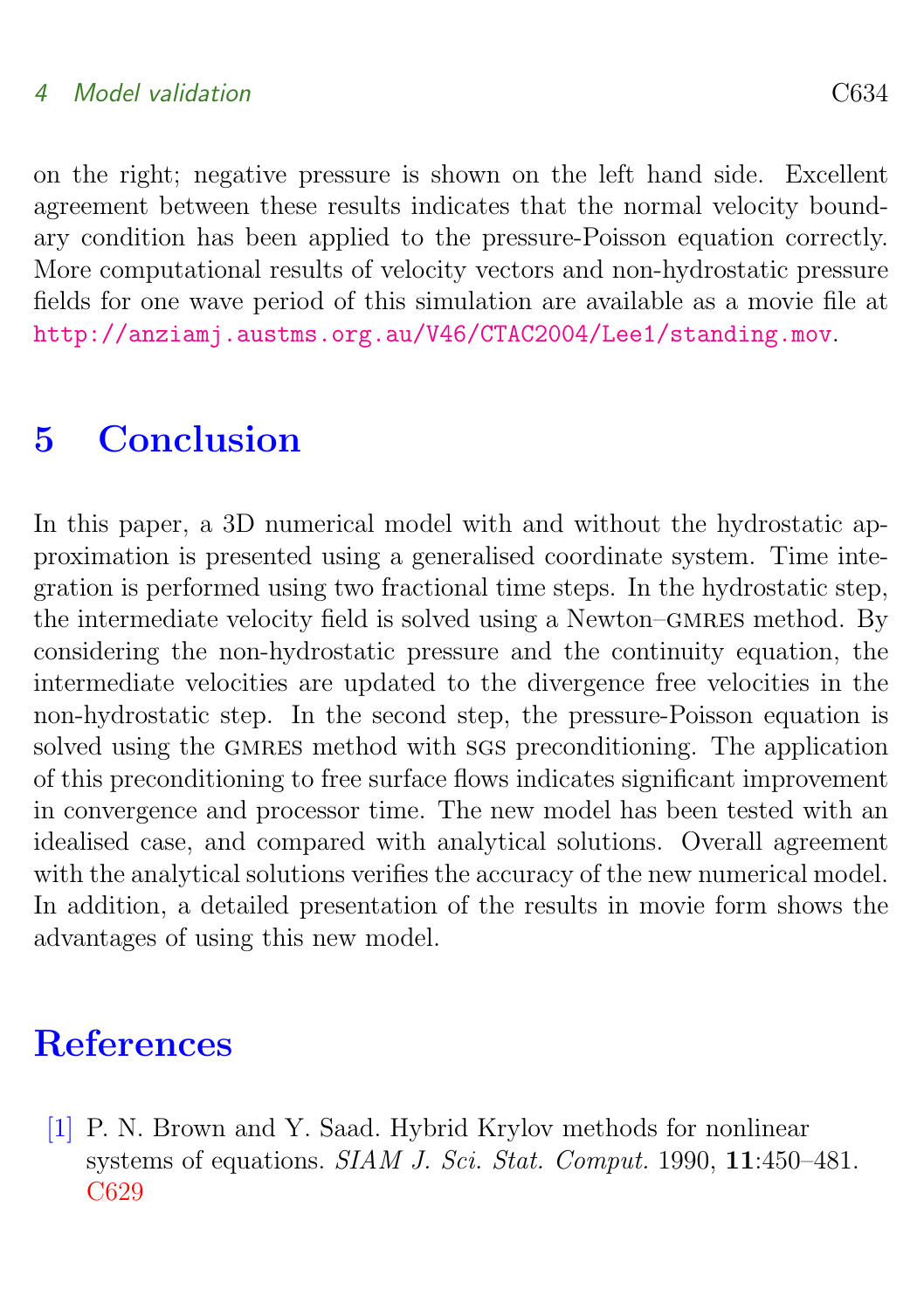#### References C635

- <span id="page-12-2"></span>[2] V. Casulli. A semi-implicit finite difference method for non-hydrostatic, free-surface flows. Int. J. Numer. Meth. Fluids 1999, 30:425–440. [URL](http://dx.doi.org/10.1002/(SICI)1097-0363(19990630)30:4<425::AID-FLD847>3.0.CO;2-D) [C625,](#page-2-1) [C626](#page-3-2)
- <span id="page-12-8"></span>[3] R. G. Dean and R. A. Dalrymple. Water Wave Mechanics for Engineers and Scientists. World Scientific, 1991. [C631,](#page-8-3) [C633](#page-10-1)
- <span id="page-12-6"></span>[4] K. A. Hoffmann and S. T. Chiang. Computational Fluid Dynamics for Engineering: Volume II. Engineering Education System, 1993. [C626](#page-3-2)
- <span id="page-12-0"></span>[5] W. Huang and M. Spaulding. 3D model of estuarine circulation and water quality induced by surface discharges. J. Hydraul. Eng. 1995, 121:300–311. [URL](http://dx.doi.org/10.1061/(ASCE)0733-9429(1995)121:4(300)) [C624,](#page-1-1) [C625](#page-2-1)
- <span id="page-12-3"></span>[6] M. B. Koçvigit, R. A. Falconer and B. Lin. Three-dimensional numerical modelling of free surface flows with non-hydrostatic pressure. Int. J. Numer. Meth. Fluids 2002, 40:1145–1162. <http://dx.doi.org/10.1002/fld.376>. [C625](#page-2-1)
- <span id="page-12-1"></span>[7] Q. Lu and O. W. H. Wai. An efficient operator splitting scheme for three-dimensional hydrodynamic computations. Int. J. Numer. Meth. Fluids 1998, 26:771–789. [URL](http://dx.doi.org/10.1002/(SICI)1097-0363(19980415)26:7<771::AID-FLD672>3.0.CO;2-7) [C624,](#page-1-1) [C625](#page-2-1)
- <span id="page-12-5"></span>[8] S. V. Patankar. Numerical Heat Transfer and Fluid Flow. McGraw Hill, 1980. [C625,](#page-2-1) [C627](#page-4-2)
- <span id="page-12-7"></span>[9] Y. Saad. Numerical Methods for Large Eigenvalue Problems (Algorithms and Architectures for Advanced Scientific Computing). John Wiley and Sons Inc, 1992. [C630](#page-7-1)
- <span id="page-12-4"></span>[10] G. Stelling and M. Zijlema. An accurate and efficient finite-difference algorithm for non-hydrostatic free-surface flow with application to wave propagation. *Int. J. Numer. Meth. Fluids* 2003, 43:1-23. <http://dx.doi.org/10.1002/fld.595>. [C625](#page-2-1)